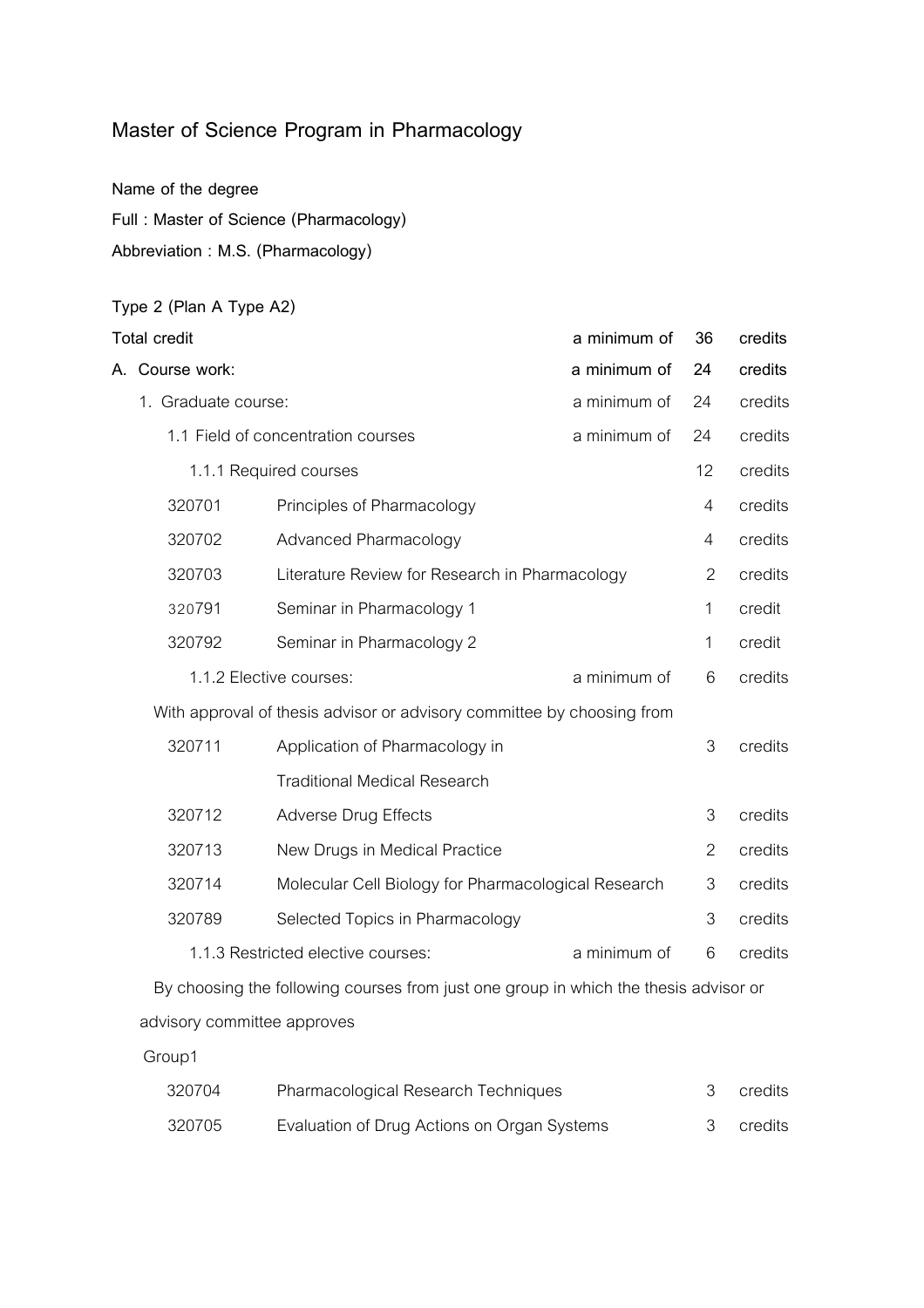Group2

| 320706                     | Research in Clinical Pharmacology |      | credits |
|----------------------------|-----------------------------------|------|---------|
| 320707                     | Therapeutic Drug Monitoring       | З    | credits |
| 1.2 Other courses (if any) |                                   |      |         |
|                            | 2. Advanced Undergraduate Courses | None |         |
| B. Thesis                  |                                   |      |         |
|                            |                                   |      |         |

| 320799 | Master's thesis | credits |
|--------|-----------------|---------|
|        |                 |         |

#### **C. Non-credit course**

- 1. The Graduate School requirement: a foreign language
- 2. Program requirement: none

### **D. Academic activities**

- 1. Students must participate in seminars and are required to give presentations in English at least once every semester for at least two semesters (excluding courses 320791 and 320792). It is mandatory for students to participate in all seminars throughout the course of their studies.
- 2. A student must present his/her research data once every semester that the course is offered.
- 3. At least 1 master's thesis work or a part of master's thesis work must be published or at least accepted to publish in a national journal listed in TCI Tier 1 database, or full-paper publication in international conference proceedings acceptable in field of study.
- 4. A student has to report thesis progression to the Graduate School every semester, for approval by the Chairman of the Graduate Study Committee.

**Note:** Courses in the field of concentration are courses in Pharmacology PHCO…(320…)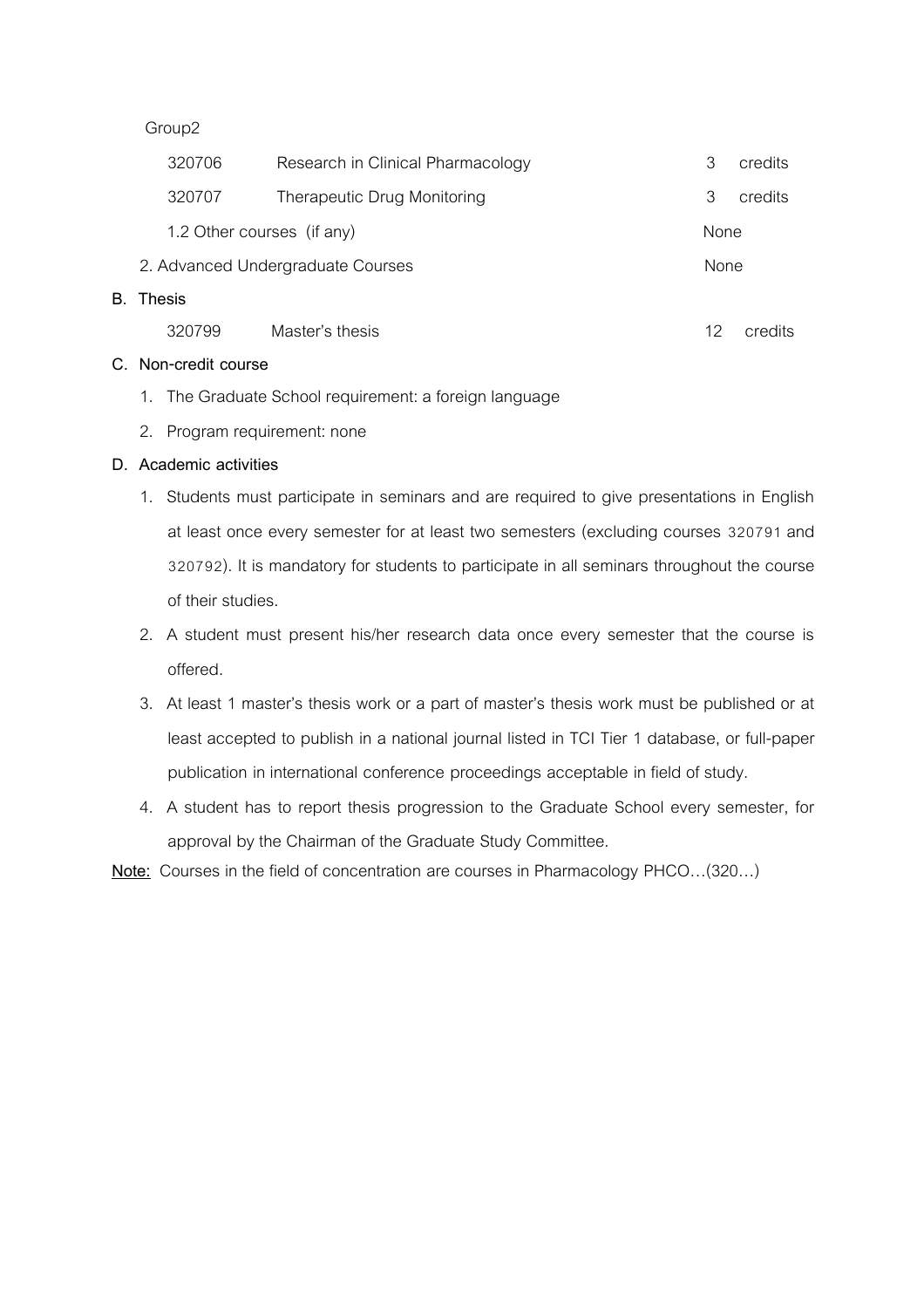# **Study plan**

## Plan A Type A2

### **First Year**

|    |        |                 | <b>First Semester</b>                    | Credits    |
|----|--------|-----------------|------------------------------------------|------------|
|    |        | 320701 PHCO 701 | Principles of Pharmacology               | $4(3-3-6)$ |
|    |        | 320704 PHCO 704 | Pharmacological research techniques      | $3(2-3-4)$ |
| or | 320706 | PHCO 706        | Research in Clinical Pharmacology        | $3(2-3-4)$ |
|    |        |                 | Elective courses in specialization field | 3          |
|    |        |                 | Present and attend the seminar           | 0          |
|    |        |                 | Total                                    | <u> 10</u> |
|    |        |                 |                                          |            |

|    |                 |          | <b>Second Semester</b>                         | Credits    |
|----|-----------------|----------|------------------------------------------------|------------|
|    | 320703 PHCO 703 |          | Literature review for research in pharmacology | $2(1-3-2)$ |
|    | 320705 PHCO 705 |          | Evaluation of drug actions on organ systems    | $3(2-3-4)$ |
| or | 320707          | PHCO 707 | Therapeutic drug monitoring                    | $3(2-3-4)$ |
|    |                 |          | Elective courses in specialization Field       | 3          |
|    |                 |          | Pass foreign language examination requirement  | 0          |
|    |                 |          | Present thesis proposal                        | 0          |
|    |                 |          | Present and attend the seminar                 | 0          |
|    |                 |          | Total                                          | <u>8</u>   |

### **Second Year**

|                 | <b>First Semester</b>                     |       | Credits    |
|-----------------|-------------------------------------------|-------|------------|
|                 | 320702 PHCO 702 Advanced pharmacology     |       | $4(4-0-8)$ |
|                 | 320791 PHCO 791 Seminar in pharmacology 1 |       | $1(1-0-2)$ |
| 320799 PHCO 799 | Thesis                                    |       | 6          |
|                 |                                           | Total | 11         |